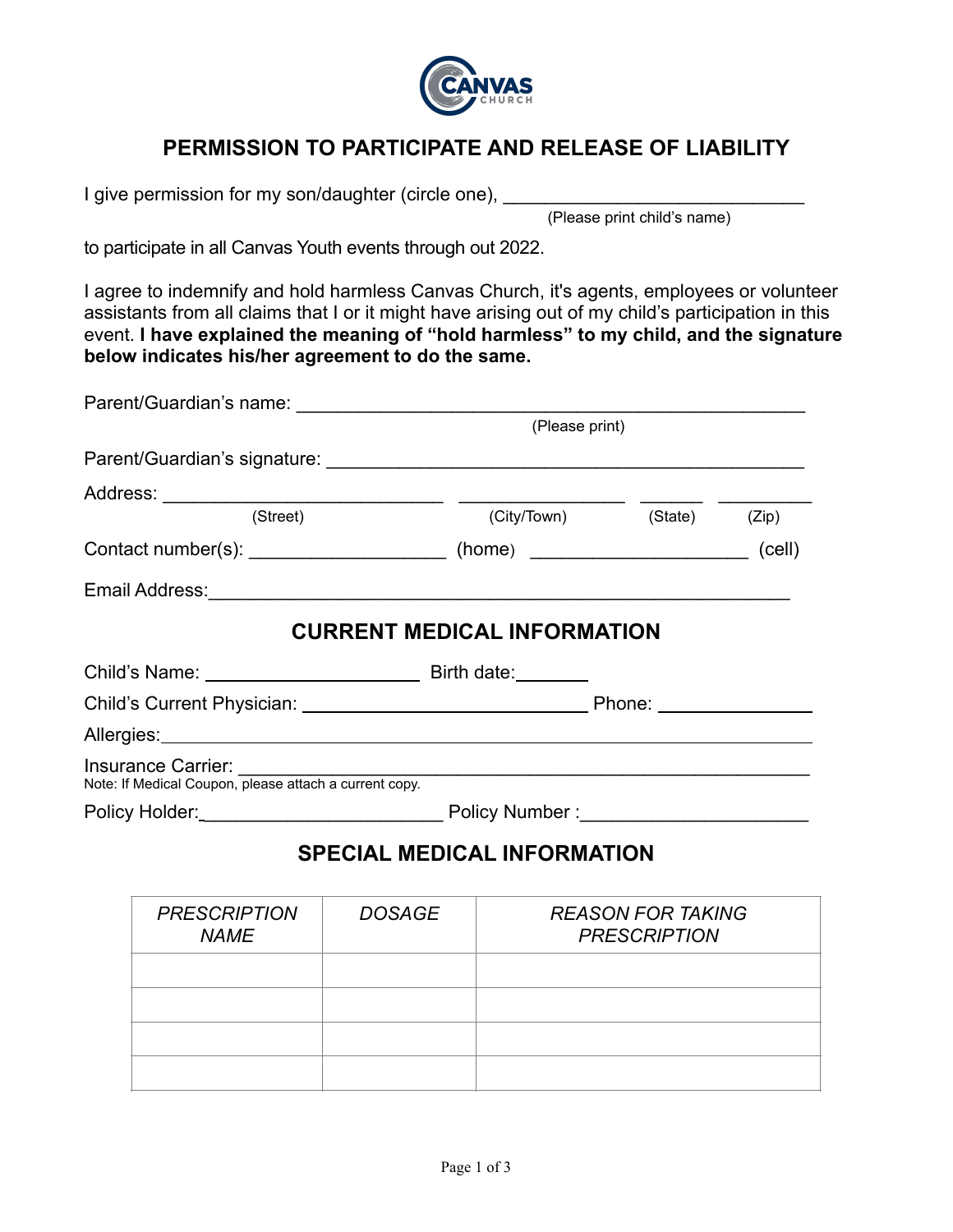

If medication can be given as needed, how close can dosages be given?

| Please list any special medical information: Notified the state of the state of the state of the state of the state of the state of the state of the state of the state of the state of the state of the state of the state of |
|--------------------------------------------------------------------------------------------------------------------------------------------------------------------------------------------------------------------------------|
|                                                                                                                                                                                                                                |
| Permission to administer pain/fever relief medication (i.e. Tylenol/Advil): Yes No                                                                                                                                             |

If yes: Preferred Medication: Dosage:

## **EMERGENCY MEDICAL CARE AND TREATMENT**

If it should become necessary for my child to receive medical treatment for any reason, I understand that the medical insurance policy for Canvas Church acts in a primary position **only** when the participant is not already covered by insurance. Consequently, I agree to submit all claims first to my personal insurance company and then to the insurance company for Canvas Church.

I also accept full responsibility for the cost of medical treatment for any injury suffered while taking part in the event which is over and above that which is covered by insurance.

In addition, I authorize and consent to all medical, surgical, diagnostic, and hospital procedures as may be performed or prescribed by a physician to safeguard my child's health, and it is not advisable to take the time to contact me in advance. I waive my right to informed consent for such treatment.

Moreover, I understand that temporary emergency measures may be necessary to safeguard my child's health, and I do hereby authorize and request Canvas Church personnel to administer or supervise such treatment and to do any procedure that they deem necessary until such time as my child can be safely transported to a doctor or hospital.